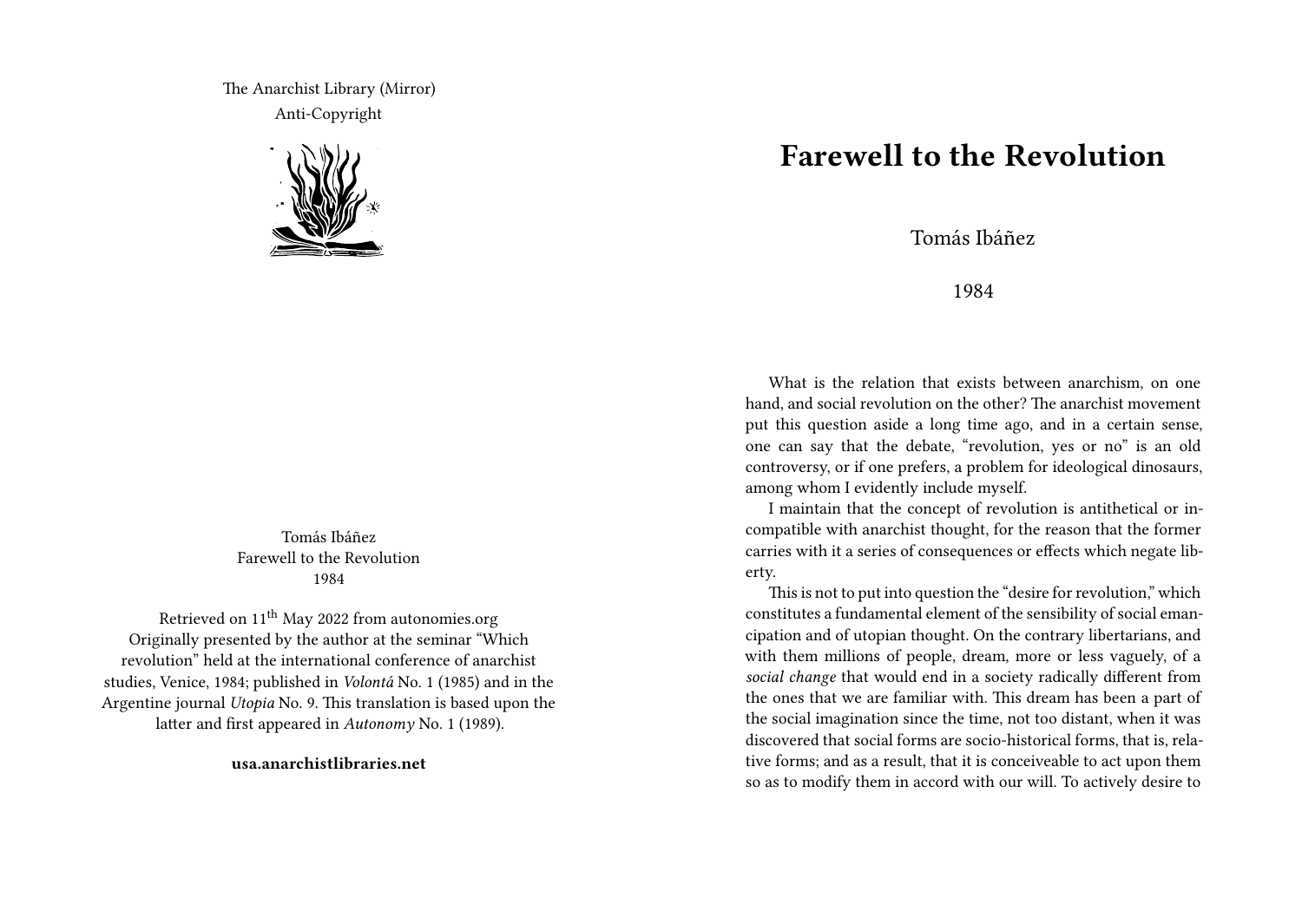live "in another place," in relation to what we experience as socially instituted, is undoubtedly the imperative of all morality.

It is not therefore the *desire for revolution* that must be questioned. On the contrary, the desire for revolution is a fundamental component of all critical thought, and it is an indispensible part of the libertarian utopia.

On the other hand, what is seriously problematic is the *revolutionary project*. It is important to note the political, strategic elaboration of the desire for revolution, its concrete translation into a socio-political concept and as a libertarian practice. What appears questionable is the constitution of the desire for revolution into a rationally elaborated, articulated project, that could serve as a vehicle for effective individual and collective action. For the desire for revolution thus becomes, necessarily, a totalitarian enterprise and an instrument for domination.

Why is it that the revolutionary project contradicts what can be considered the very essence of anarchist thought? This is not a question linked to the notion of insurrection or revolution. In effect, the recourse to violence is frequently the sole valid means to overcome certain situations, and I am not one of those who sees ih the use of violence a "defect" that irremediably denaturalizes all action that has an emancipatory vision. It is true that the means or instruments used are never neutral and that the use of violence necessarily implies certain consequences; but *all* the means of violence that we may use carry with them unintended and uncontrollable secondary effects. The rejection of violence of the oppressed does not appear to be justifiable, though a rejection of a "strategy of violence" is.

Beyond the insurrectional aspect of revolution, what is being put into question concerns a basic problem, linked to the very logic of the concept of revolution. An historical analysis of the emergence and development of the concept of social revolution would show us to what extent this concept has been marked by the scientific model that is proper to classical mechanics, and to what extent

2

- 1. Abandon explicitly the concept of revolution, proceeding to its criticism and following through on all the consequences of Its rejection.
- 2. Recognize the impossibility of a society deprived of power relations, and infer the consequences.
- 3. Recognize that not all positive goals are necessarily compatible<sup>2</sup> , and draw the appropriate conclusions.

If what I have said is correct, it is truly a pity, since it was agreeable to dream of a society without power, believing that all the values that appeared to us as positive could be organized in a harmonious bouquet, and it was undoubtedly exhilarating to live fighting for the revolution.

Anarchists were among the first to proclaim that human beings should get used to living without God, even though this was frustrating and difficult; today, anarchists, and people in general, should learn to live without the belief in revolution.

<sup>2</sup> R. Pagés, "La Libertá, la guerre, la seritú", *Volontá*, No. 4 (1984).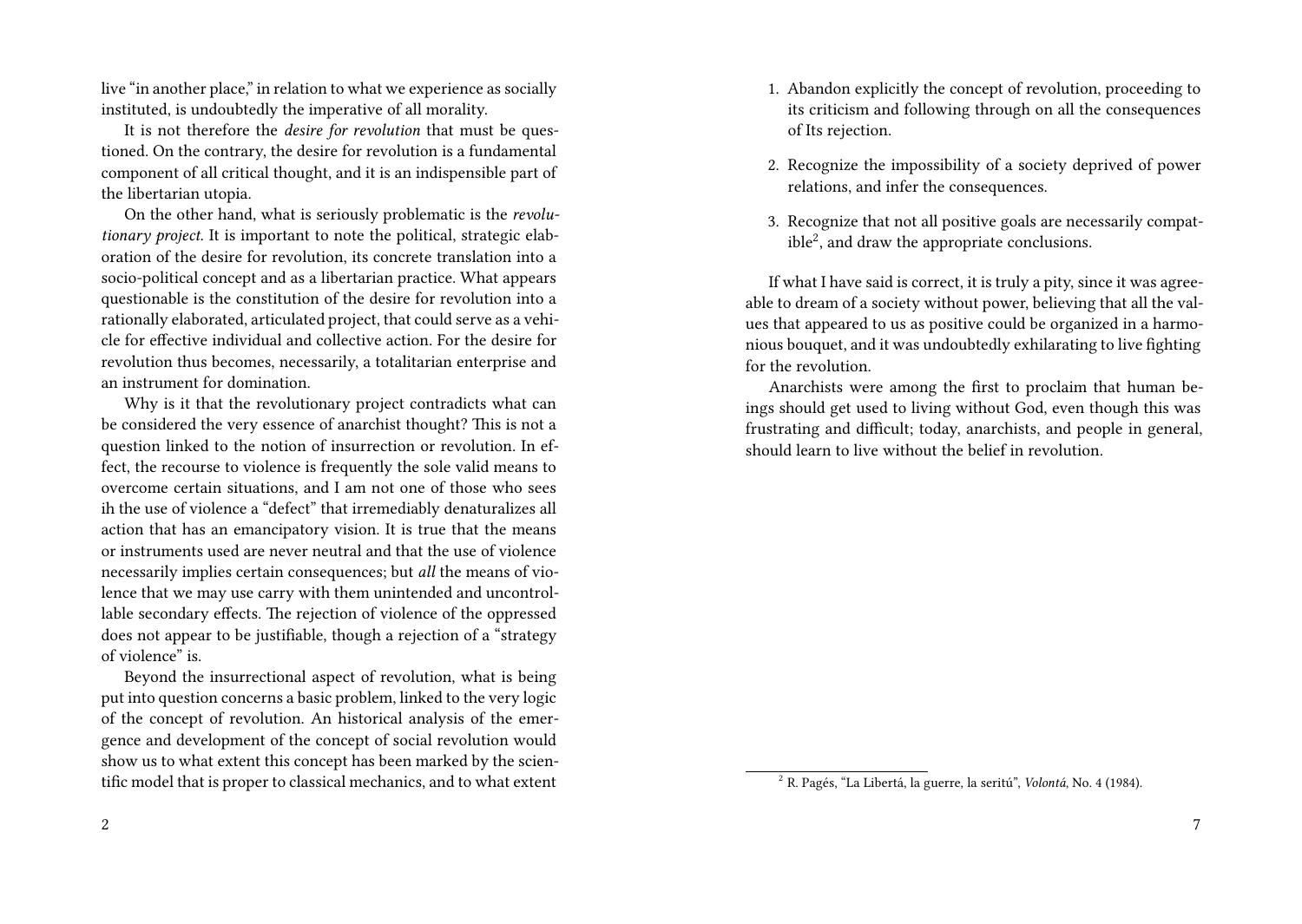3. Finally, the idea of revolution implies the belief in social *determinism*, that is, the belief that society is a kind of machine governed by laws, upon which one can apply certain causally efficacious actions to produce controlled and predictable effects. Without this belief, the "revolutionary project" makes no sense, since a strategy can only be elaborated on the basis of a causal relation between the realized actions and its produced consequences, or at least, in a conviction in these causal characteristics. This tends to ignore the fact that society is a self-organizing system, profoundly unpredictable in its 'reactions and in its functioning. And it also leads (though this is a different question) to the acceptance of a model of knowledge of the social based on the control of the object to be known, and ultimately, on social control. Libertarian thought, by definition, cannot shelter within its womb the concept of revolution, and should comprehensively abandon the very use of the term "revolution."

The practical activity of libertarians can, eventually, unleash and provoke a revolution, but never as the result of a rational and coherent project. The "desire for revolution" and "utopia," conjoined with libertarian practice, constitute powerful elements for social change. They can force the social system to restructure itself without our knowing precisely why and how. Fortunately, neither the libertarians, nor any others, dominate sufficiently the mechanisms and the social laws so as to control and lead them in accord with their will.

To conclude, I would like to state that anarchism is a *system in becoming*, an essentially evolutionary system, which in its origins had insufficiencies and authoritarian characteristics, and to this day continues to have them. From the perspective of critical anarchism, the concern, it may be said, is to improve anarchism from day to day, freeing it progressively of its authoritarian contents.

Today, the progress of anarchist thought traverses three fundamental conditions:

it is a tributary of the deterministic and dominating scientistic ideology that impregnates the Galilean-Newtonian scientific model. Lappo Berti<sup>1</sup> has formulated this analysis in an excellent article that appears in the magazine *Aut-Aut*; for this reason, I will not treat this issue in a detailed way, and instead limit myself to simply pointing out that, historically, the concept of revolution has been for the most part useful for the purposes of the bourgeoisie, and more generally, for all projects that aim at political power.

This aspect by itself would be sufficient to cast a shadow of doubt over the pertinent, pretended libertarian concept of revolution; what matters, however, is to note other aspects, and for those, it is necessary to identify some characteristics of the notion of revolution. A revolution obviously does not reduce itself to a simple transformation of society. It is necessary to specify at least five supplementary elements, in order to come to some understanding of it:

- 1. It is a relatively *brusque and rapid* transformation otherwise the terms "revolution" and "evolution" would be interchangeable.
- 2. It is a *radical* transformation if it were not, one could speak of a simple re-adjustment or social "reform."
- 3. It is an *oriented* transformation. that is. it has a final goal libertarians are not "democrats" satisfied with the realization of majority rule. but demand that the revolution. if it is to be "authentic." must conform to their own proper criteria.
- 4. It is a *global* transformation that concerns all of society contrariwise one would be speaking of nothing but a temporary local social change.

<sup>&</sup>lt;sup>1</sup> L. Berti, "Revoluzione o ...?" *Aut Aut*, January 1980, Milan.